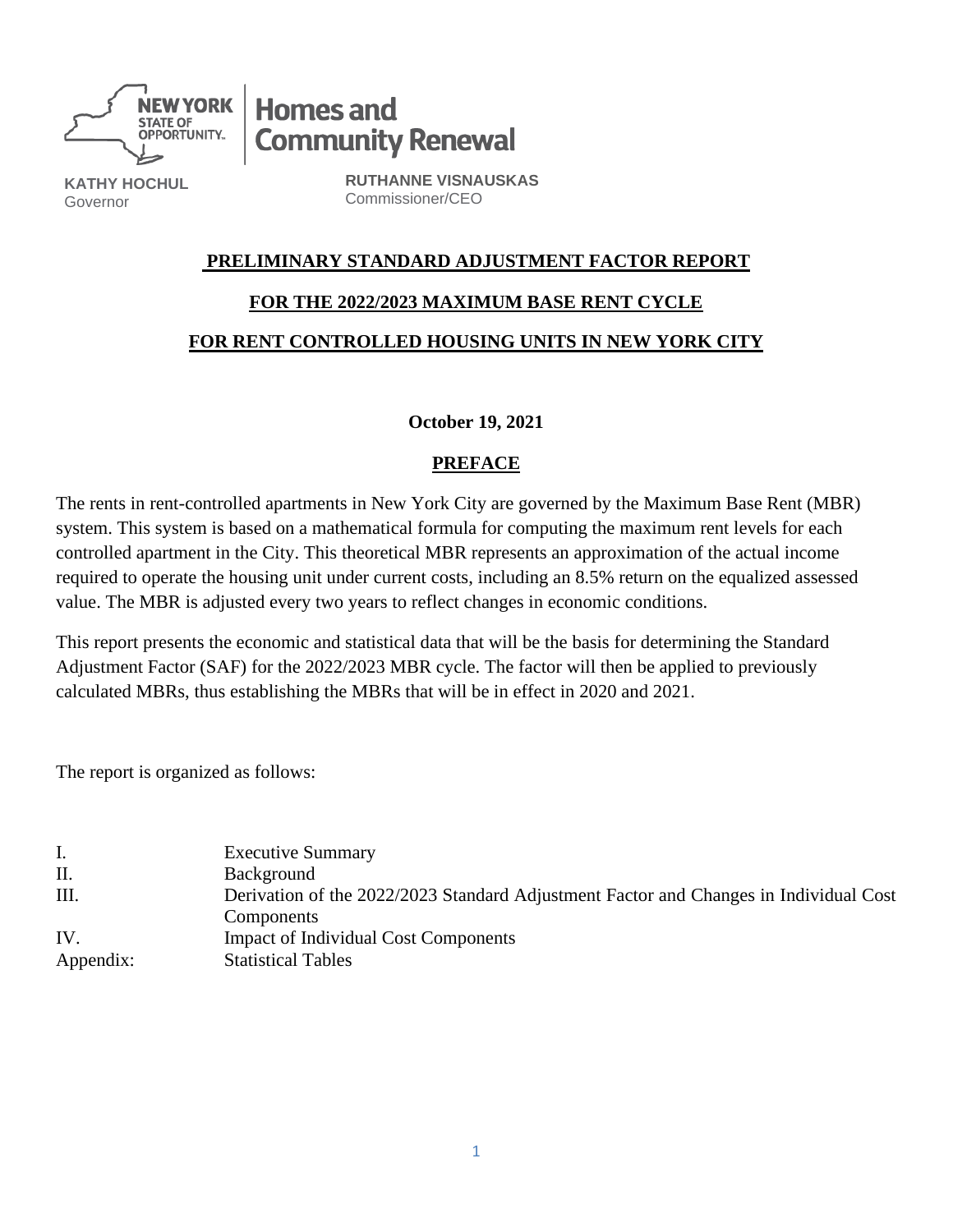# **I. EXECUTIVE SUMMARY**

The preliminary SAF for the 2022/2023 MBR Cycle is 11.4%. The SAF for the 2020/2021 cycle was 9.5%. Prior to establishing the SAF for the 2022/2023 MBR Cycle, a public hearing will be held for the purpose of collecting information from interested parties. The NYS Division of Housing and Community Renewal's Office of Rent Administration (ORA) will consider all the information received from the public hearing before establishing the SAF for the 2022/2023 MBR Cycle.

The 2022/2023 SAF reflects changes in the assumed MBRs of a sample of 867 buildings with rent-controlled apartments from 2019 to 2021. The factor was determined by calculating the median of the percentage change in each of the sample's building wide MBRs. The mathematical formula that determines the MBR is derived from four cost components (operation and maintenance expenses; real estate taxes; water and sewer charges and an allowance for vacancy and collection losses), as well as a return on capital value allowance and commercial income. The relative importance of each component varies, with operation and maintenance costs accounting for 45.70% of the 2022/2023 MBR and the allowance for losses pegged at 1% of the MBR.

The 11.43% median increase in the MBR reflects a similar rise in its various expense components, ranging from the low of 4.04% for water and sewer charges to the high of 15.04% for the return on capital value allowance. It should be noted that the -3.18% decrease in commercial income has an inverse effect on the SAF. Specifically, a percentage decrease in the commercial income component results in a higher total SAF. Likewise, a percentage increase result in a lower total SAF.

It should be noted the 2019 **Housing Stability and Tenant Protection Act** (**HSTPA**) impacts the formula for calculating Maximum Collectible Rent (MCR) increases. The 5-year averaging of 1-year rent guidelines results in significantly lower annual increases in the MCR than the prior formula, which allowed up to a 7.5% annual increase in the MCR over 2 years until the MBR is reached. This averaging formula results in only a 1.00% increase in the MCR for 2022. Therefore, the new formula significantly impacts the relationship between the MBR and MCR going forward.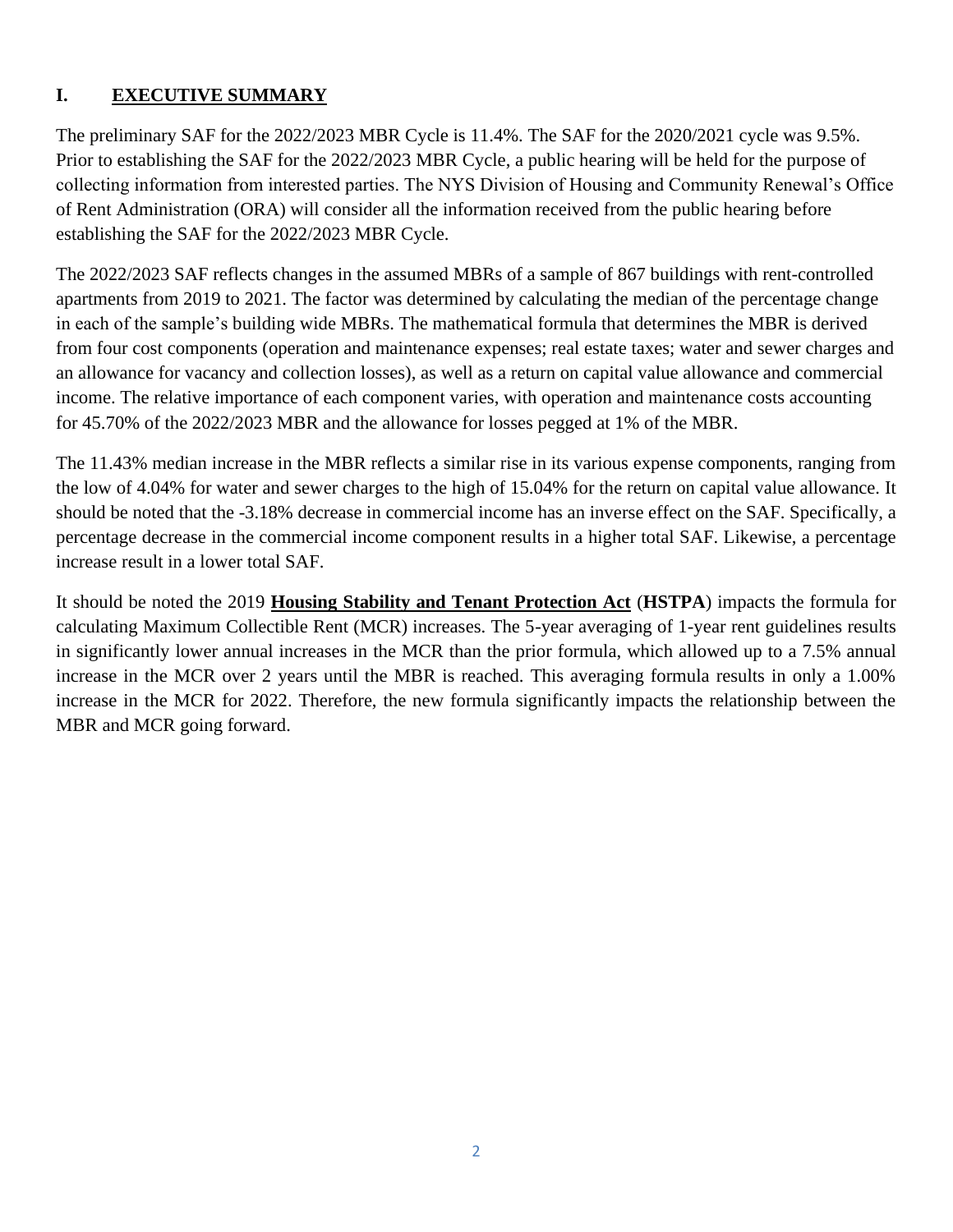#### **TABLE I:**

#### **MEDIAN CHANGES IN THE MBR AND ITS COMPONENTS**

#### **FROM 2020/2021 TO 2022/2023**

| <b>MBR</b> Component                       | <b>Median Change</b> |
|--------------------------------------------|----------------------|
| <b>Operation and Maintenance Allowance</b> | $+$ 12.48%           |
| Return on Capital Value Allowance          | $+15.04\%$           |
| <b>Real Estate Taxes</b>                   | $+8.41%$             |
| Water and Sewer Charges                    | $+4.04\%$            |
| Commercial Income                          | $-3.18\%$            |
| Maximum Base Rent                          | $+11.43%$            |

#### **BACKGROUND**

The rent control program in New York City dates back over seventy years to the Federal imposition of wage and price controls in 1943 as a wartime anti-inflation measure. When Federal controls lapsed, New York State enacted the Emergency Housing Rent Control Law due to the continuing tight housing market. Generally, the rent control program applies to buildings constructed before February 1947 and containing apartments in which the tenant has been in continuous occupancy since June 30, 1971.

The enactment in 1970 of New York City Local Law No. 30 created the MBR system. It has been the most significant revision of the NYC rent control program over the past fifty (50) years. However, with the 2019 **Housing Stability and Tenant Protection Act** (**HSTPA**), the calculation methodology of the Maximum Collectible Rent (MCR) increases have changed. These changes have made the MCR less relevant to the MBR. Specific information concerning these changes are indicated below. The MBR formula is based on the economics of operating pre-1947 residential buildings. The formula, which establishes maximum rents for each rent-controlled apartment considers operating expenses, an allowance for return on capital value and commercial income.

The original MBR for most rent-controlled units was computed for 1972 in accordance with Amendment No.33 to the Rent and Eviction Regulations, which was adopted on December 22, 1971. From 1973 to 1983, New York City's Department of Housing Preservation and Development (HPD) computed the MBR's SAF. The New York State Omnibus Housing Act of 1983 transferred the responsibility for administering rent control from HPD to the NYS Division of Housing and Community Renewal (DHCR) beginning April 1, 1984. The 2022/2023 SAF will be the nineteenth (19th) to be issued by DHCR.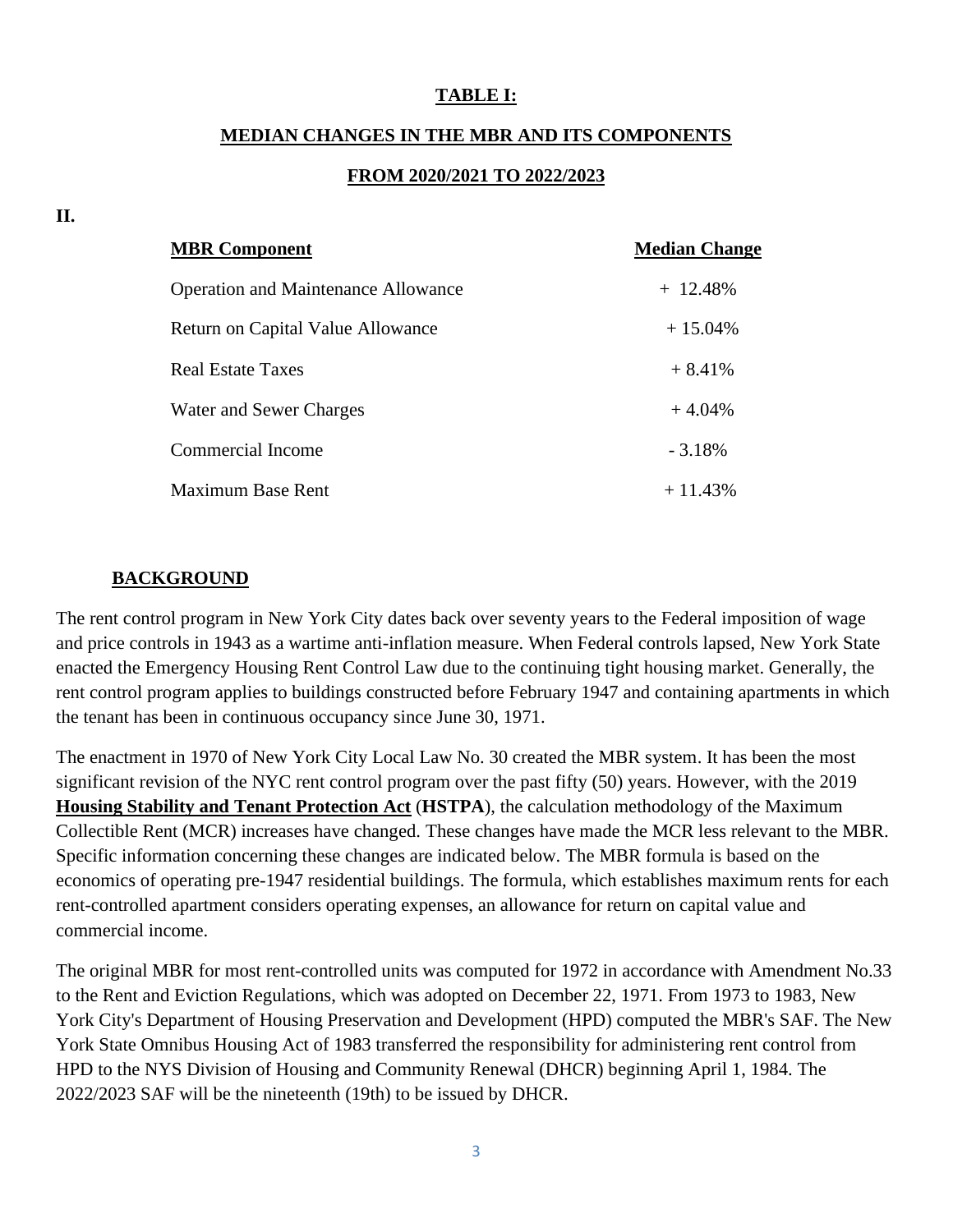The latest official number of rent controlled units, based on **Selected Initial Findings of the 2017 New York City Housing and Vacancy Survey (HVS)**, published on February 9, 2018 is 21,751. Also, the sample of rent controlled buildings selected by HPD for the 1974/1975 MBR cycle had decreased from 1,241 buildings to 371 in 1997. Therefore, for the 2000/2001 MBR cycle, DHCR instituted a new sample based on MBR filings by property owners in the previous cycle. Since then, the sample has decreased from 6,363 to 867 buildings, all of which have filed for the last eleven cycles.

For owners to receive rent increases for rent controlled units they must file MBR applications. Because of this incentive, the universe of buildings with rent-controlled units in New York City will closely proximate those buildings filing MBR applications. Thus, owners of such properties that did not file applications for the 2020/2021 cycle were excluded from the population from which the sample was drawn. Buildings have also been excluded from the data set because complete statistical information (i.e., year of construction; number of units; number of rooms; assessed valuation; water and sewer charges, etc.) was unobtainable from the various computerized databases.

Per the 2019 **HSTPA**, the methodology for calculating the annual Maximum Collectible Rent (MCR) increase has changed. Specifically, the prior method of increasing the MCR up to 7.5% per year has been replaced by averaging the previous five 1-year rent guidelines, as promulgated by the NYC Rent Guidelines Board. This will result in an average annual rent increase of 1.0% for calendar year 2022. The increase for calendar year 2023 will be determined during 2022.

The intent of the 2019 **HSTPA** change in the MCR calculation formula is to reduce the probability of significant annual rent increases for NYC rent controlled tenants under the MBR program. For the 2022/2023 cycle, if the MBR increases by 11.5% over the 2020/2021 cycle, the annual MCR increases for 2022 and 2023 will be significantly lower than during prior cycles.

Other portions of the MBR program remain the same as before. To be eligible for increases, the building must meet all MBR certification requirements. Thus, the owner must be providing all essential services and the building must have no outstanding NYC Department of Housing Preservation and Development's (HPD) Division of Code Enforcement (DCE) rent-impairing code violations. In addition, all owners must spend specified amounts of the building's annual rental income on operation and maintenance expenses, to qualify for a MBR Order of Eligibility.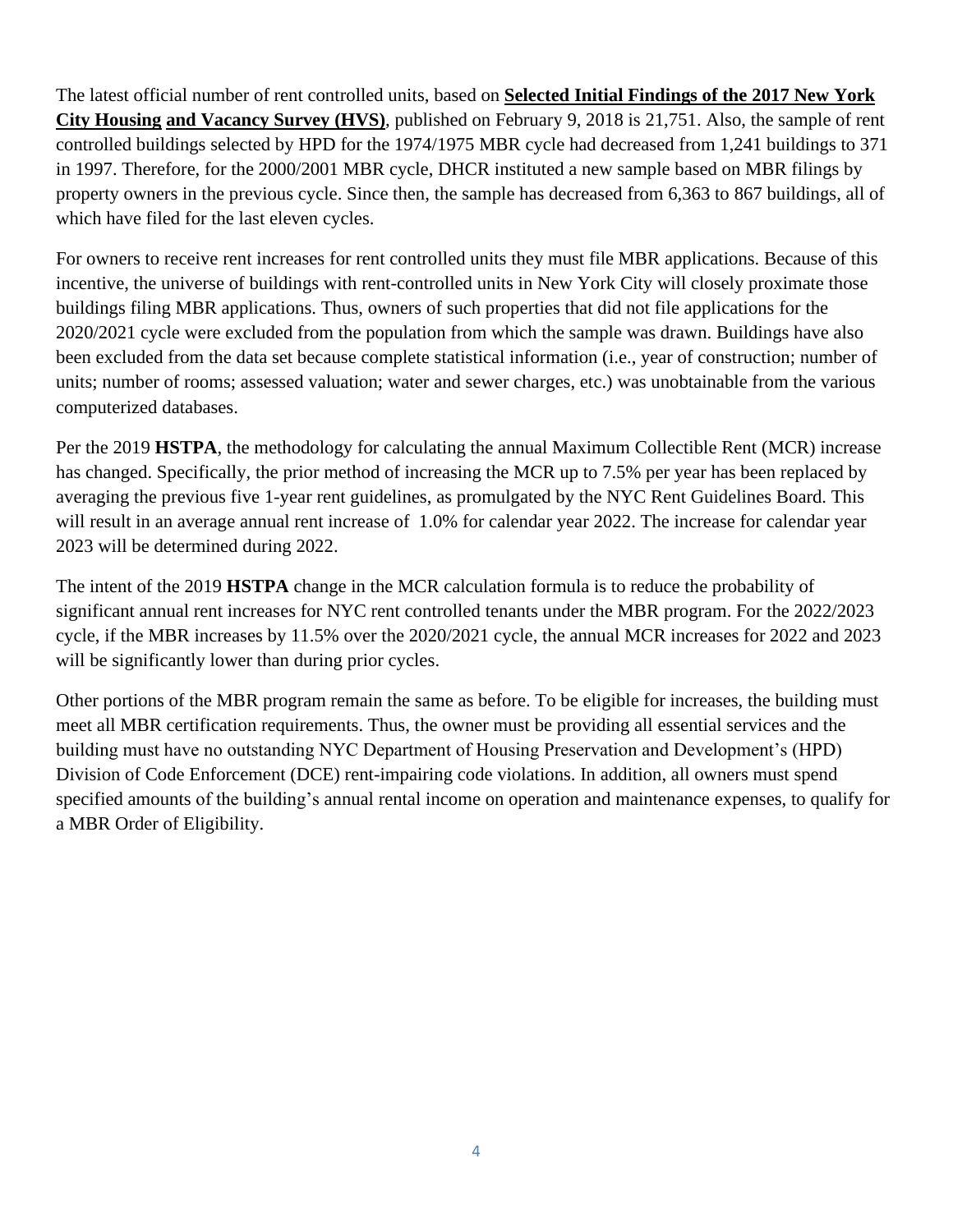#### **TABLE II:**

### **IMPLEMENTED AND CUMULATIVE STANDARD**

### **ADJUSTMENT FACTORS SINCE 1974/1975**

| <b>YEAR</b> | <b>IMPLEMENTED SAF</b> | <b>CUM SAF</b> |
|-------------|------------------------|----------------|
| 1974        | 8.5%                   | 8.5%           |
| 1976        | 22.0%                  | 32.4%          |
| 1978        | 9.0%                   | 44.3%          |
| 1980        | 10.0%                  | 58.7%          |
| 1982        | 11.0%                  | 76.2%          |
| 1984        | 7.5%                   | 89.4%          |
| 1986        | 11.5%                  | 111.2%         |
| 1988        | 16.4%                  | 145.8%         |
| 1990        | 8.0%                   | 165.5%         |
| 1992        | 10.8%                  | 194.1%         |
| 1994        | 14.7%                  | 237.4%         |
| 1996        | 3.0%                   | 247.5%         |
| 1998        | 3.8%                   | 260.7%         |
| 2000        | 4.3%                   | 276.2%         |
| 2002        | 10.5%                  | 315.7%         |
| 2004        | 17.2%                  | 387.2%         |
| 2006        | 8.2%                   | 427.1%         |
| 2008        | 6.0%                   | 458.8%         |
| 2010        | 12.9%                  | 530.9%         |
| 2012        | 7.8%                   | 580.1%         |
| 2014        | 8.3%                   | 636.5%         |
| 2016        | 9.6%                   | 707.2%         |
| 2018        | 7.4%                   | 766.9%         |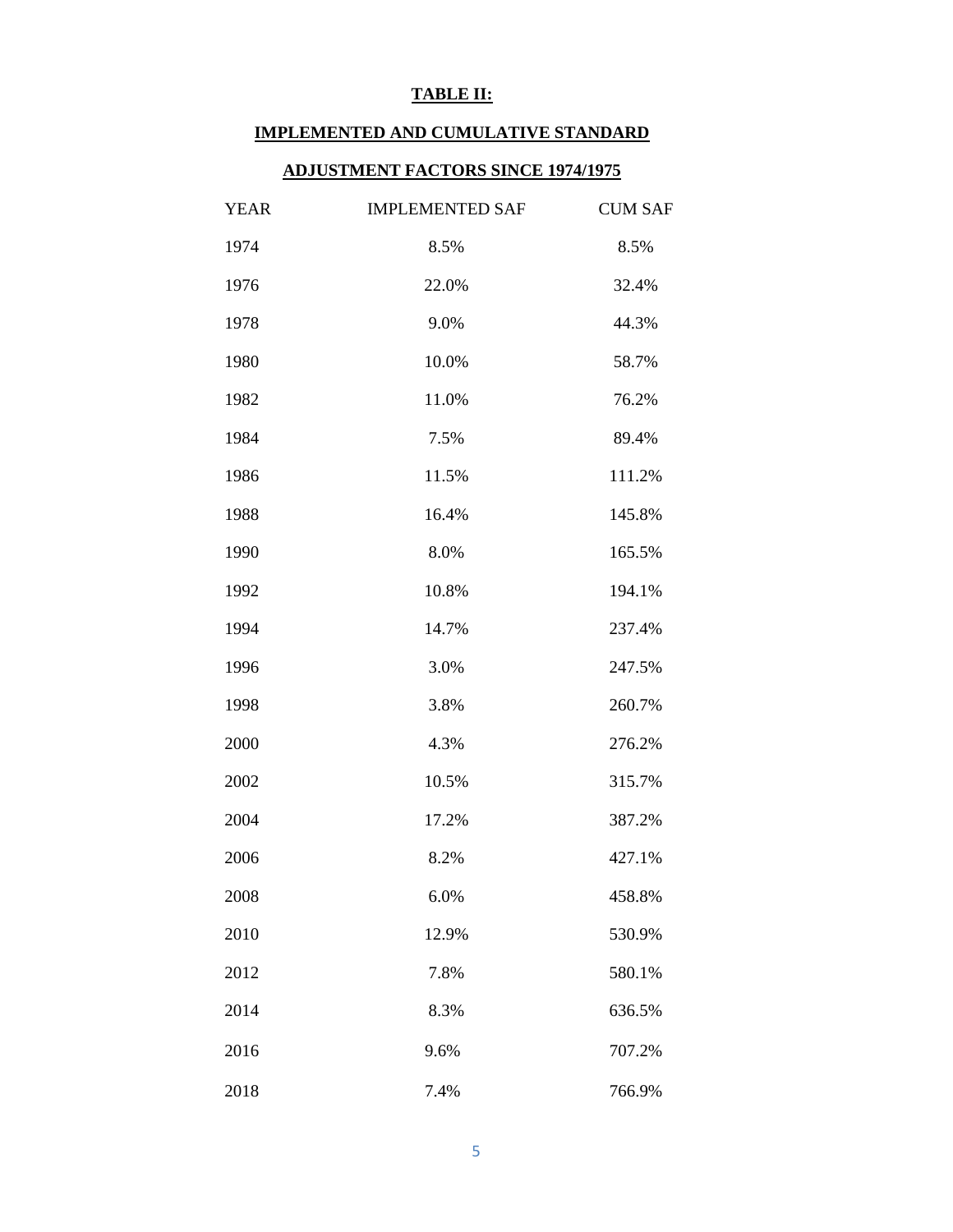| 2020 | 9.5%  | 849.3% |
|------|-------|--------|
| 2022 | 11.4% | 957.5% |

# **III**. **DERIVATION OF THE 2022/2023 STANDARD ADJUSTMENT FACTOR AND CHANGES IN INDIVIDUAL COST COMPONENTS.**

### **A. The Determination of the MBR Standard Adjustment Factor**

The 2022/2023 11.4% MBR SAF was computed by determining the percentage change from 2019 to 2021 for each building's MBR. Table 1 in the Appendix provides both graphic and tabular descriptions of the distribution of the MBR's percentage change among the sample's 867 buildings. It clusters the extreme values of the sample's observations at each end and details the distribution of the remaining buildings at 1% intervals.

There is no single rate of change in building wide MBRs for each of the 867 buildings in the sample. The most relevant measure of central tendency, the 11.43% median, rounded to 11.4% was used to determine the SAF. The median is less likely than the mean to be affected by extreme atypical percentage changes in the values of individual building MBRs.

### **B. Operation and Maintenance**

The operation and maintenance (O&M) expense allowance increased by 12.48% from 2019 to 2021. This expense allowance is determined by a formula designed to reflect an amount necessary to maintain a building in proper condition. The New York City RAND Institute developed the formula based on statistical analysis of operation and maintenance expenditures in 1967 for units in a sample of well-maintained buildings that would fall under the jurisdiction of the MBR system. The components of operation and maintenance expenditures covered by this formula are labor; fuel and utilities; maintenance; improvements; administrative costs and insurance. Two formulas were provided; one for "normal payroll" buildings, and the other for "high payroll" buildings which are defined as having had a payroll more than \$200 per apartment in 1967.

1967 O&M cost per "normal payroll" unit =

\$180.30

| $+$ |           | $\$$ .24 x number of units)                         |
|-----|-----------|-----------------------------------------------------|
| $+$ |           | $($49.78$ x average rooms per unit)                 |
|     | $\$$ 1.46 | x building age, i.e., 1967 - year of construction). |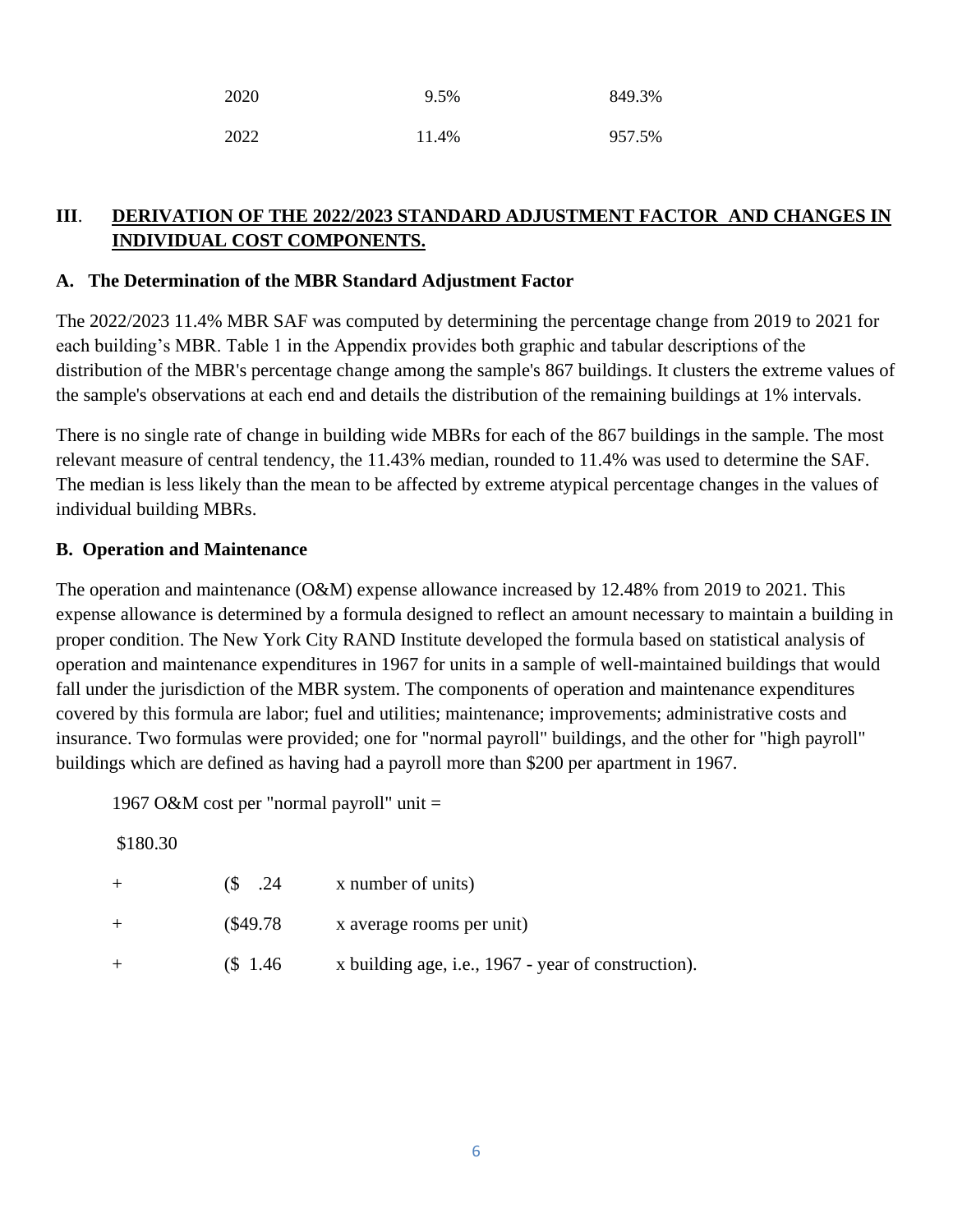1967 O&M cost per "high payroll" unit =

\$213.78

| $+$ | $(S \t .06)$                         | x number of units)                                 |
|-----|--------------------------------------|----------------------------------------------------|
| $+$ | $(\$87.05$                           | x average rooms per unit)                          |
| $+$ | (S <sub>1.99</sub> )                 | x building age, i.e., 1967 - year of construction) |
|     | per-unit payroll more than \$200.00. |                                                    |

For the 2022/2023 update of the SAF, the O&M component for each building was determined by using the above formulas. The following data sources were used:

- 1. The number of units in each building and its year of construction were derived from the NYC Department of Finance (DOF) assessed valuation files.
- 2. The average number of rooms in each building was derived from DHCR's database for annual apartment registrations.
- 3. To update the 1967 calculations, DHCR has been using the yearly reports on the "Price Index of Operating Costs for Rent Stabilized Apartment Houses in New York City" published by NYC's Rent Guidelines Board. The most recent adjusted data from these studies is shown under "PERCENTAGE CHANGES" in Table III below. Accordingly, appropriate multipliers were derived for each formula's 1967 amounts.

## **TABLE III: 2021 O&M CALCULATION PROCEDURES**

| <b>COST COMPONENTS</b> | 2019-2020 | 2020-2021 | 2019-2021 |
|------------------------|-----------|-----------|-----------|
| Fuel (no increase)     | 0.00%     | $0.00\%$  | 0.00%     |
| Utilities (no heat)    | 1.58%     | 2.10%     | 3.71%     |
| Labor                  | 3.15%     | 2.84%     | 6.08%     |
| <b>Maintenance</b>     | 4.84%     | 3.08%     | 8.07%     |
| Administrative         | 3.53%     | $-0.74%$  | 2.76%     |
| <b>Insurance</b>       | 16.53%    | 18.77%    | 38.40%    |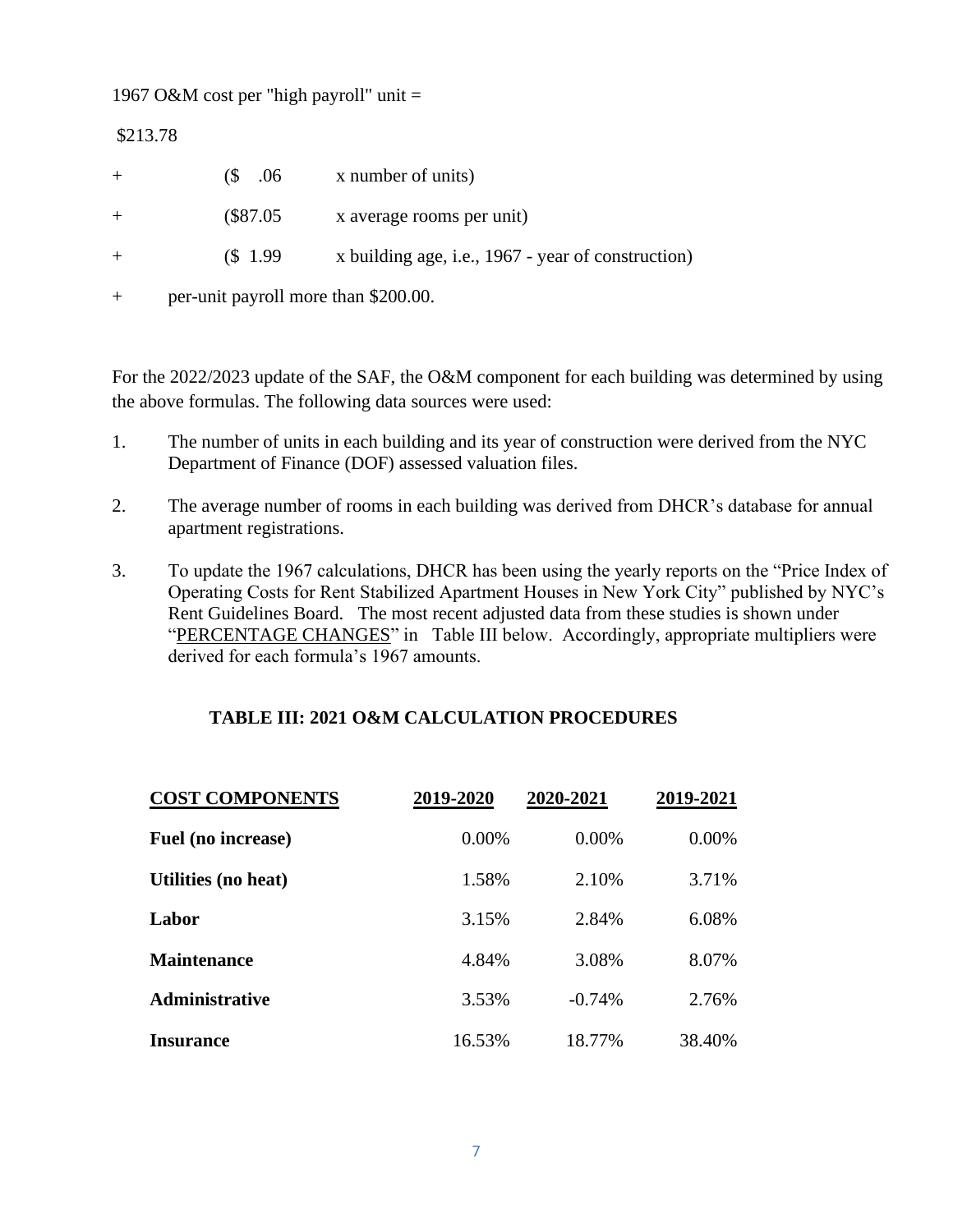### **THE TWO MODELS' DOLLAR AMOUNTS FOR SELECTED YEARS**

|                         | 1967 O&M                        |                               | 2019 O&M                        |                               | 2021 O&M                        |                               |
|-------------------------|---------------------------------|-------------------------------|---------------------------------|-------------------------------|---------------------------------|-------------------------------|
| <b>COST COMPONENTS</b>  | <b>NORMAL</b><br><b>PAYROLL</b> | <b>HIGH</b><br><b>PAYROLL</b> | <b>NORMAL</b><br><b>PAYROLL</b> | <b>HIGH</b><br><b>PAYROLL</b> | <b>NORMAL</b><br><b>PAYROLL</b> | <b>HIGH</b><br><b>PAYROLL</b> |
| Fuel (no increase)      | \$61.66                         | \$81.44                       | \$493.87                        | \$493.87                      | \$493.87                        | \$493.87                      |
| Utilities (no heat)     | \$44.34                         | \$58.56                       | \$215.27                        | \$582.60                      | \$223.26                        | \$604.23                      |
| Labor                   | \$99.00                         | \$0.00                        | \$1,415.27                      | \$0.00                        | \$1,501.31                      | \$0.00                        |
| Maintenance             | \$135.00                        | \$207.00                      | \$1,958.20                      | \$2,914.78                    | \$2,116.21                      | \$3,149.98                    |
| Replacements*           | \$37.00                         | \$44.00                       | ---                             |                               |                                 |                               |
| Administrative          | \$56.00                         | \$84.00                       | \$775.00                        | \$1,055.11                    | \$796.42                        | \$1,084.27                    |
| Insurance               | \$31.00                         | \$30.00                       | \$1,283.26                      | \$1,127.15                    | \$1,776.07                      | \$1,560.00                    |
| <b>TOTAL</b>            | \$427.00                        | \$461.00                      | \$6,140.87                      | \$6,173.51                    | \$6,907.14                      | \$6,892.35                    |
| <b>TWO YEAR CHANGE</b>  |                                 |                               |                                 |                               | 1.1248                          | 1.1164                        |
| <b>CHANGE FROM 1967</b> |                                 |                               |                                 |                               | 14.9830                         | 14.9509                       |

#### **NOTE**:

For high payroll buildings, the applicable portion of labor costs was multiplied by the appropriate cost increase factor. The factor was 1.061 for the 2019 to 2021 period or 17.497 for the 54-year period beginning in 1967. In 2015, the NYC Rent Guidelines Board's **Price Index of Operating Costs** updated the Maintenance category to include items previously in the *Replacements* category.

### **C. Return on Capital Value**

The return on capital value allowance remains at the statutory amount of 8.5% of the equalized assessed value for each building. The median percentage change for the return on capital value allowance was 15.04%. The distribution of return on capital value allowances percentage changes among the sample's buildings is shown in the Appendix Table 2.

Equalization utilizes Article 12 class ratios which vary according to the four tax classes into which the City's taxable real estate is divided: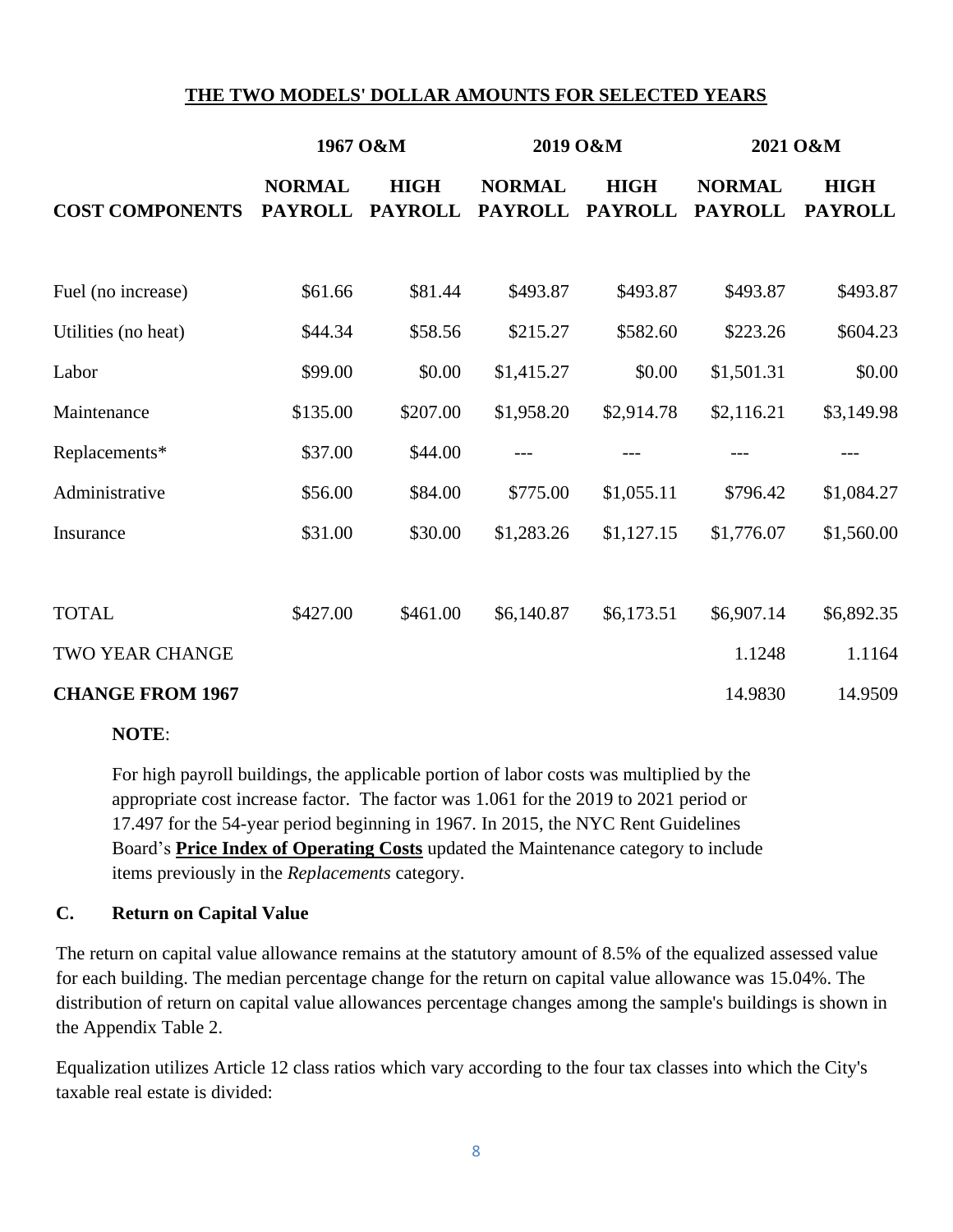- 1. Class 1 consists of 1, 2 and 3 family residential properties, small condominiums, and certain vacant land zoned for residential use;
- 2. Class 2 consists of all other residential property including cooperatives and condominiums;
- 3. Class 3 consists of utility company equipment and special franchises; and
- 4. Class 4 consists of all other real property, such as office buildings, factories, stores, hotels and lofts.

The appropriate tax class ratio for each of the sample's buildings was used to determine the return on capital value allowances. The sample's 867 properties fall into three tax classes, with the overwhelming majority (over 99%) being Class Two properties.

The 2020 class ratios (the latest available) are 6.00% for Class One, 45.00% for Class Two and 45.00% for Class Four. These percentages have not changed from the 2004 class ratios. It should be noted this data is obtained from the NYS Office of Real Property Tax Services.

# **D**. **Real Estate Taxes**

Real estate taxes increased by 8.41% from 2019 to 2021. The real estate taxes billed for the 2019/2020 tax year were calculated for each building in the sample using its 2021/2022 assessed valuation, exemption and abatement information and tax rates. The data was obtained from the NYC Department of Finance's Information Technology (IT) Division in machine readable format. The distribution of real estate tax percentage changes among the sample's buildings is shown in the Appendix Table 3.

## **E. Water and Sewer Charges**

Water and sewer charges increased by 4.04% from 2019 to 2021. The data for calculating changes in water and sewer charges was obtained from the NYC Department of Environmental Protection (DEP). Using DEP's computerized accounting data, each building's water and sewer charges were calculated. DEP's computerized records have been used since the City began switching from a standardized rate based on frontage to a system based on usage. The distribution of water and sewer charge percentage changes among the sample's buildings is shown in the Appendix Table 4.

## **F. Vacancy and Collection Loss**

As prescribed in the Rent and Eviction Regulations, the vacancy and collection loss allowance was calculated at 1% of each building's MBR.

## **G. Commercial Income**

The 2022/2023 sample's commercial incomes are derived from data obtained from the NYC Department of Finance's Real Property Income and Expense (RPIE) filings. Prior to the 2008/2009 MBR cycle, commercial income calculations were based solely on RPIE summary data. Beginning with the 2008/2009 cycle, RPIE data, while excluding building address information for confidentiality purposes, was more detailed, indicative, and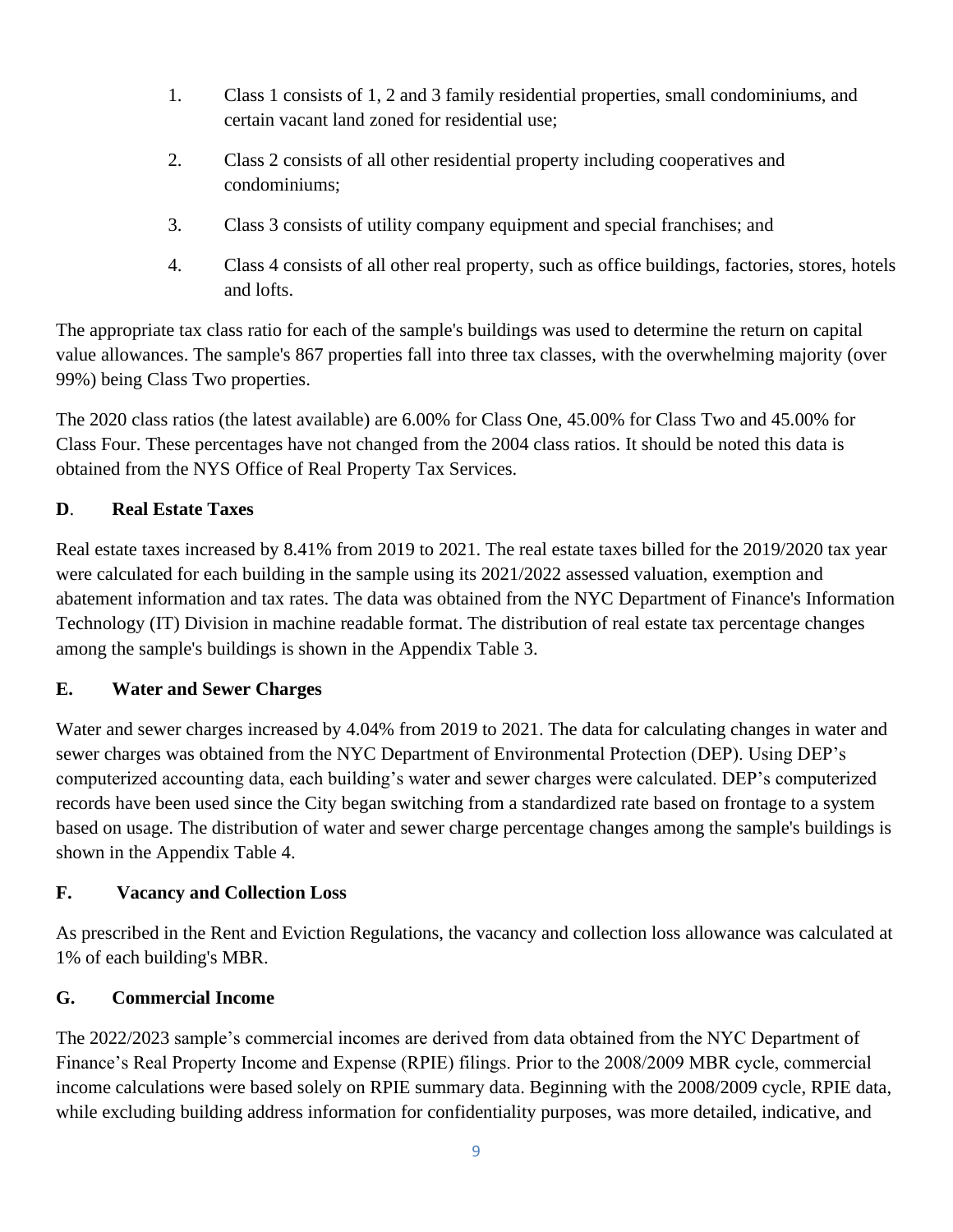consequently more useful than the previous cycles' summary data.

This modification was the outcome of meetings held between the NYC Department of Finance's Property Division and DHCR staff during July 2007 which resulted in individualized commercial income data rates of change for the 3,672 buildings in the sample for the 2008/2009 cycle. This practice has been continued with the current sample for the 2022/2023 cycle.

# **IV. IMPACT OF INDIVIDUAL COST COMPONENTS ON THE STANDARD ADJUSTMENT FACTOR**

The individual cost components of the MBR account for unequal portions of the total MBR. The importance of each component is shown by its "expenditure weight" for the years 1971, 2019 and 2021 in Table IV on the following page.

### **TABLE IV: RELATIVE WEIGHTS OF THE**

### **MBR'S COST COMPONENTS' TOTALS**

| <b>COMPONENT</b>                 | <b>YEAR</b> |        |        |
|----------------------------------|-------------|--------|--------|
|                                  | 1971        | 2019   | 2021   |
| <b>Operation and Maintenance</b> | 39.00       | 47.21  | 45.70  |
| Return on Capital Value          | 42.40       | 29.22  | 30.53  |
| <b>Real Estate Taxes</b>         | 14.90       | 17.61  | 17.64  |
| Water and Sewer Charges          | 2.70        | 4.96   | 5.13   |
| Vacancy and Collection Loss      | 1.00        | 1.00   | 1.00   |
| <b>TOTAL</b>                     | 100.00      | 100.00 | 100.00 |